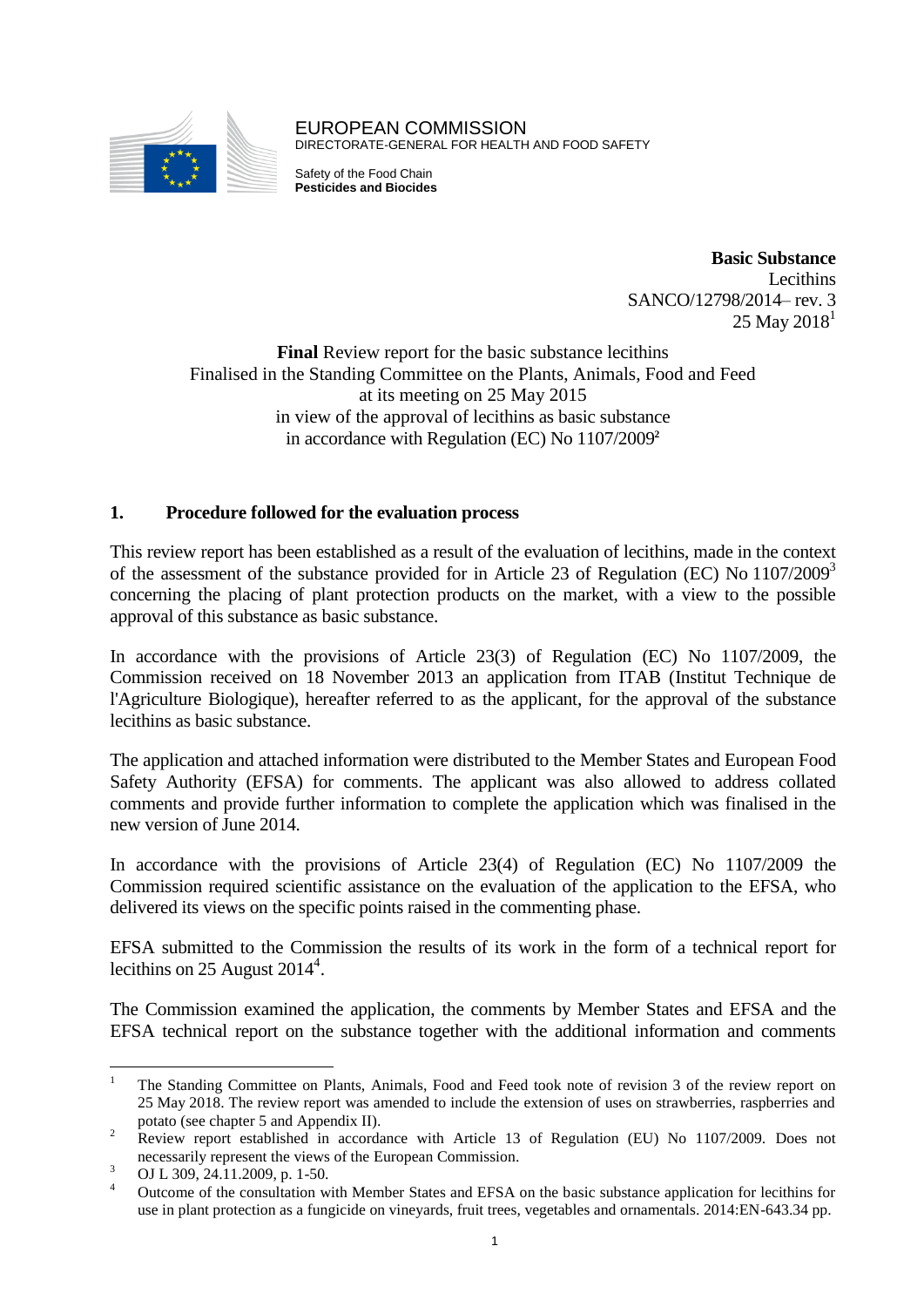provided on it by the applicant, before finalising the current draft review report, which was referred to the Standing Committee on Plants, Animals, Food and Feed, for examination. The draft review report was finalised in the meeting of the Standing Committee on 25 May 2015.

Given the importance of the EFSA technical report, the comments, additional information and clarifications submitted (background document C), all these documents are also considered to be part of this review report.

# **2. Purposes of this review report**

This review report, including the background documents and appendices thereto, has been developed in support of **Commission Implementing Regulation (EU) 2015/1116<sup>5</sup>** concerning the approval of lecithins as basic substance under Regulation (EC) No 1107/2009.

The review report will be made available for public consultation by any interested parties.

Without prejudice to the provisions of Regulation (EC) No  $178/2002^6$ , in particular with respect to the responsibility of operators, following the approval of lecithins as basic substance, operators are responsible for using it for plant protection purposes in conformity with the legal provisions of Regulation (EC) No 1107/2009 and the conditions established in the sections 4, 5 and Appendices I and II of this review report.

EFSA will make available to the public all background documents and the final Technical Report of EFSA as well as the application without the Appendices and excluding any information for which confidential treatment is justified in accordance with the provisions of Article 63 of Regulation (EC) No 1107/2009.

Products containing exclusively one or more basic substances do not require authorisation in line with the derogation set under Article 28 of Regulation (EC) No 1107/2009. As a consequence, no further assessment will be carried out on such products. However, the Commission may review the approval of a basic substance at any time in conformity with the provisions of Article 23(6) of Regulation (EC) No 1107/2009.

#### **3. Overall conclusion in the context of Regulation (EC) No 1107/2009**

The overall conclusion based on the application, including the results of the evaluation carried out with the scientific assistance of EFSA, is that there are clear indications that it may be expected that lecithins fulfil the criteria of Article 23.

Lecithins fulfil the criteria of a 'foodstuff' as defined in Article 2 of Regulation (EC) No 178/2002. Lecithins are approved as a food additive, under the number E322, by Regulation (EU) No 231/2012<sup>7</sup>.

Considering the EFSA technical report on the basic substance application for lecithins, the rate of application and the conditions of use, which are described in detail in Appendix I and II, it is

 $\overline{a}$  $\frac{5}{6}$  OJ L 182, 10.7.2015, p. 26–28.

<sup>6</sup> OJ L 31, 1.2.2002 p. 1-24 - Regulation (EC) No 178/2002 of the European Parliament and of the Council of 28 January 2002 laying down the general principles and requirements of food law, establishing the European Food Safety Authority and laying down procedures in matters of food safety.

 $7 \over 0$  OJ L 83, 22.3.2012, p 1.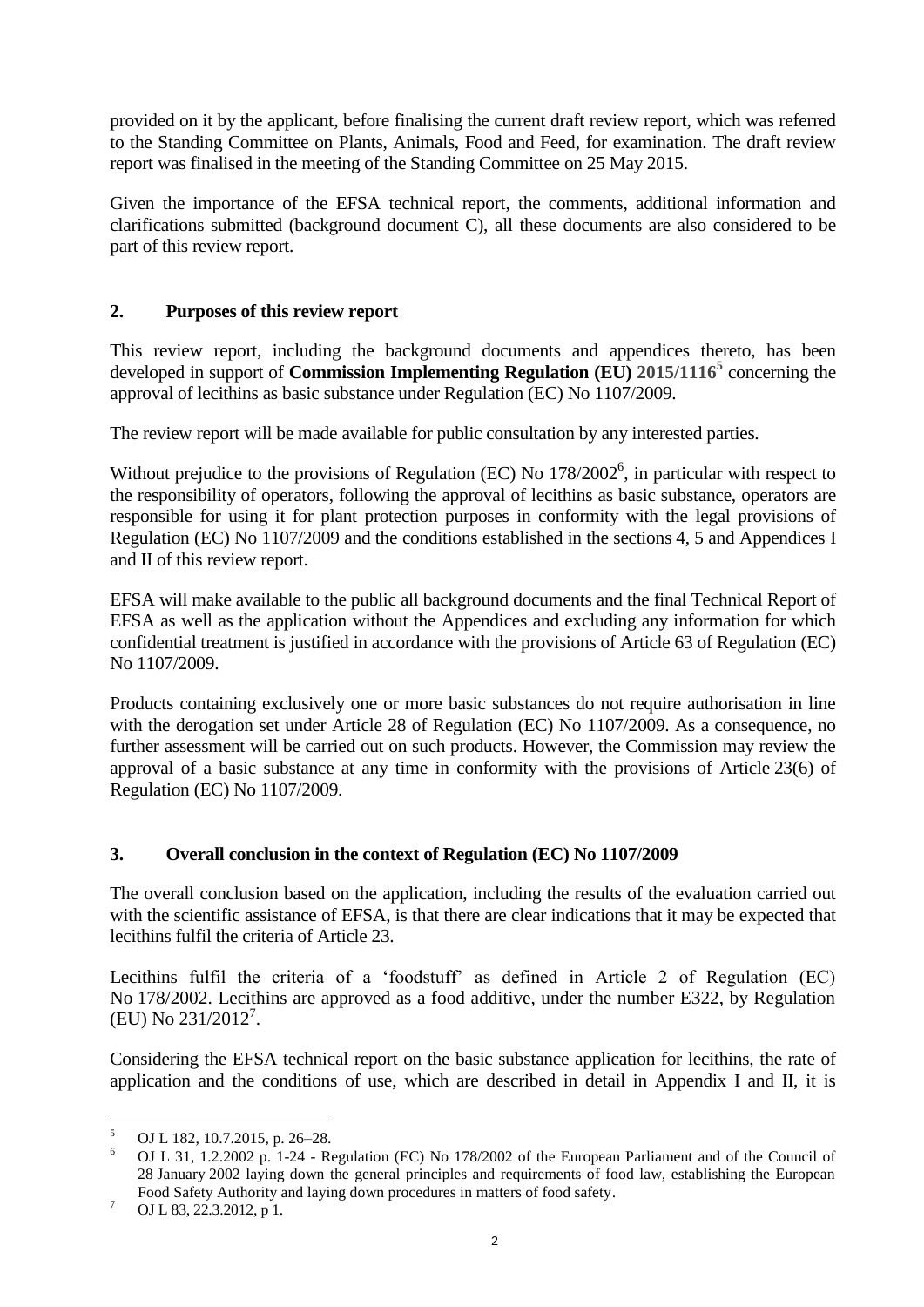concluded that the use of lecithins would not lead to concerns for human health. Furthermore, no residues are expected as the conditions of use would not significantly increase the background level due to the natural occurrence of the substance.

Lecithins is not a substance of concern and does not have an inherent capacity to cause endocrine disrupting (according to the interim criteria in Regulation 1107/2009), neurotoxic or immune-toxic effects and is not predominantly used for plant protection purposes but nevertheless is useful in plant protection in a product consisting of the substance and water. Finally, it is not placed on the market as a plant protection product.

It can be concluded that the substance has neither an immediate or delayed harmful effect on human or animal health nor an unacceptable effect on the environment when used in accordance with the supported uses as described in Appendix II.

In fact, these indications were reached within the framework of the uses which were supported by the applicant and mentioned in the list of uses supported by available data (attached as Appendix II to this review report) and therefore, they are also subject to compliance with the particular conditions and restrictions in sections 4 and 5 of this report.

Extension of the use pattern beyond those described above will require an evaluation at Community level in order to establish whether the proposed extensions of use can still satisfy the requirements of Article 23 of Regulation (EC) No 1107/2009.

The following point was considered as open by EFSA (2014) for lecithins, however the risk is considered small or negligible for the following reason:

Insufficient information to address fate and behaviour in the environment and to characterise environmental exposure. It is considered that the conditions of use would not significantly increase the background level due to the natural occurrence of the substance and the low application dose per hectare.

#### **4. Identity and chemical properties**

The main properties of lecithins are given in Appendix I.

It has been established that for lecithins as notified by the applicant, no relevant impurities are considered, on the basis of information currently available, of toxicological, ecotoxicological or environmental concern.

Specifications laid down in Regulation (EU) No 231/2012 must be complied with.

#### **5. Particular conditions to be taken into account in relation to the uses as basic substance of lecithins.**

Lecithins must be identified by given specifications in Appendix I and must be used in compliance with method of preparation and condition of use as reported in Appendices I and II.

The following conditions for use deriving from assessment of the application have to be respected by users:

- Only uses as basic substance being a fungicide are approved.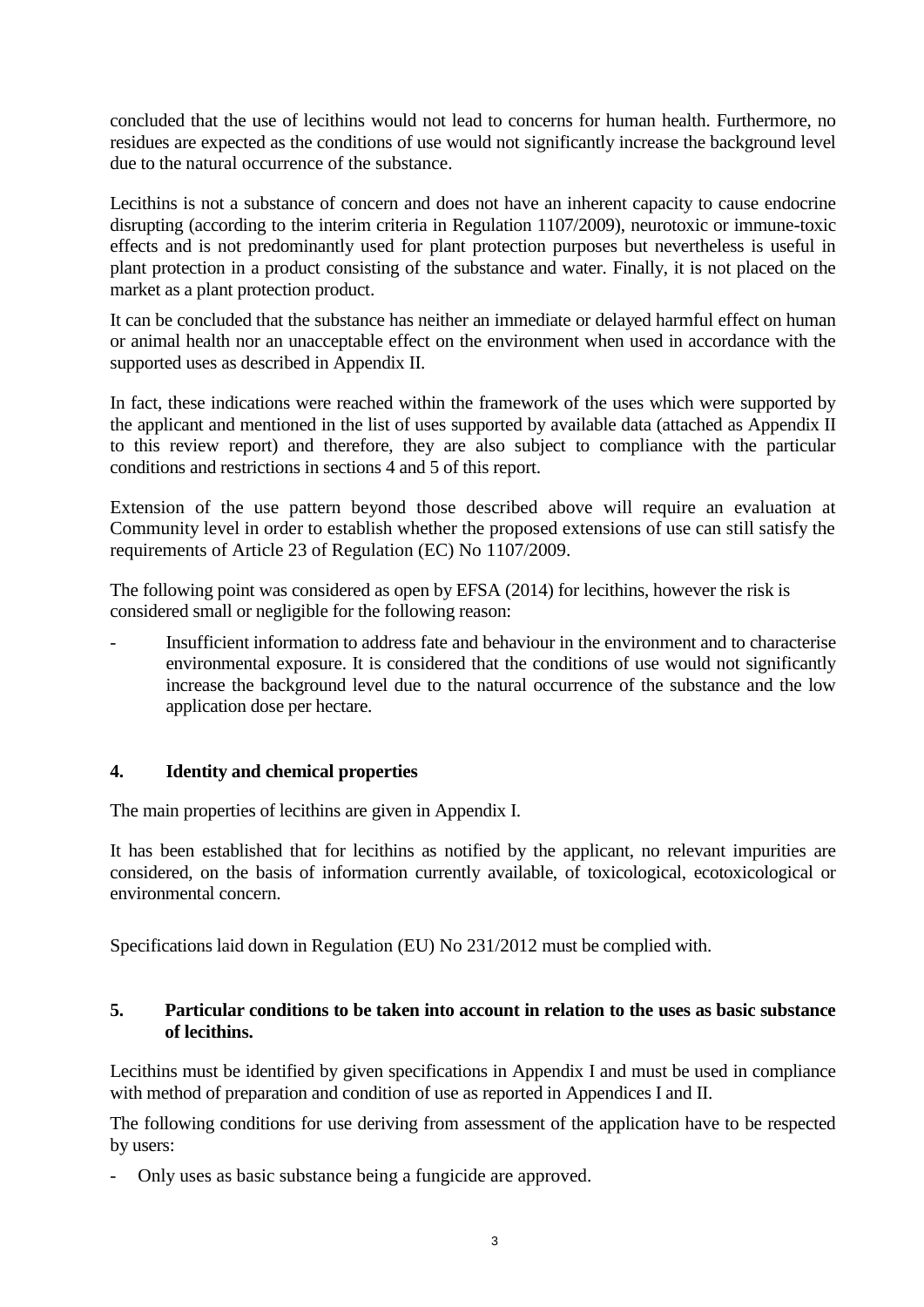Use of lecithins must be in compliance with conditions specified in the Appendixes I and II of this review report.

On the basis of the proposed and supported uses (as listed in Appendix II), no particular issues have been identified.

The identification of lecithins as food ingredient implies that the Regulation (EC) No 178/2002 on food safety applies.

On 25 May 2018, on the basis of the application submitted in December 2017 by the applicant Medinbio sprl, the Appendix II of the current review report has been amended to include the uses on strawberry, raspberry and potato to control several fungal diseases. Such extension of uses has been evaluated and it has been established it can still satisfy the requirements of Article 23 of Regulation (EC) No 1107/2009.

#### **6. List of studies to be generated**

No further studies were identified which were at this stage considered necessary.

## **7. Updating of this review report**

The information in this report may require to be updated from time to time to take account of technical and scientific developments, as well as of the results of the examination of any information referred to the Commission in the framework of Article 23 of Regulation (EC) No 1107/2009. Any such adaptation will be finalised in the Standing Committee on Plants, Animals, Food and Feed, in connection, as appropriate, with any amendment of the approval conditions for lecithins in Part C of Annex of the Regulation (EC) No  $540/2011^8$ .

#### **8. Recommended disclosure of this review report**

Considering the importance of the respect of the approved conditions of use and the fact that a basic substance will not be placed on the market as a plant protection product and hence, no further assessment will have to be carried out on it, it is very important to inform not only applicants but also potential users of the substance on the existence of this review report.

It is therefore recommended that the competent authorities of Member States will make available such report to the general public and operators by means of their national relevant websites and by any other appropriate form of communication to ensure that the information reaches potential users.

 $\overline{a}$ <sup>8</sup> OJ L 153, 11.6.2011, p. 1–186.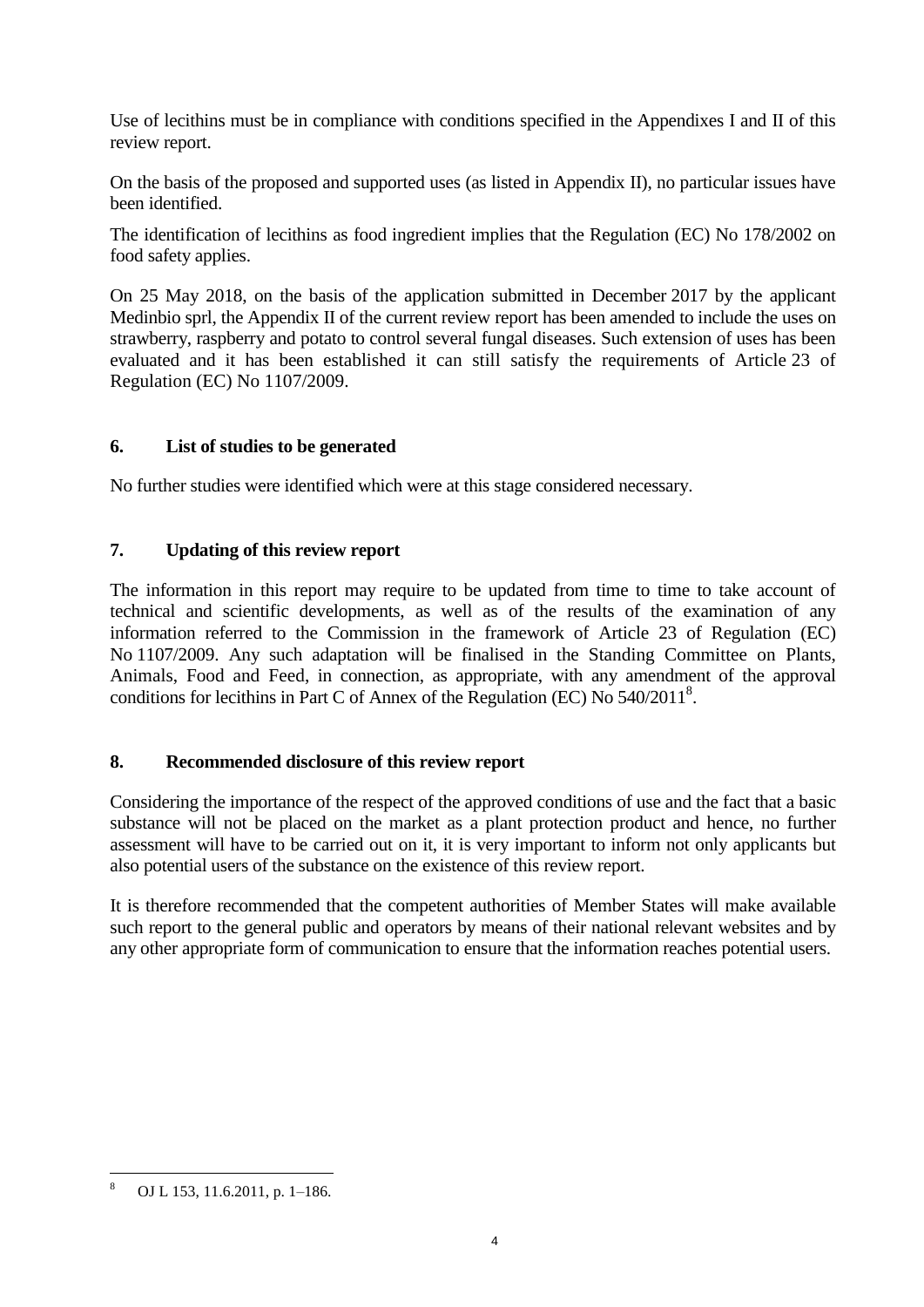# **APPENDIX I**

# **Identity and biological properties**

# **LECITHINS**

| <b>Common name (ISO)</b>                                 | Not available.                                                                                                                  |
|----------------------------------------------------------|---------------------------------------------------------------------------------------------------------------------------------|
| <b>Chemical name (IUPAC)</b>                             | Not available.                                                                                                                  |
| <b>Chemical name (CA)</b>                                | Not available.                                                                                                                  |
| <b>Botanical classification</b>                          | Not applicable.                                                                                                                 |
| <b>Part used</b>                                         | Not applicable.                                                                                                                 |
| <b>CAS No</b>                                            | 8002-43-5                                                                                                                       |
| <b>CIPAC No and EEC No</b>                               | E322                                                                                                                            |
|                                                          | Einecs: 232-307-2                                                                                                               |
| <b>FAO SPECIFICATION</b>                                 | Not available.                                                                                                                  |
| <b>Purity</b>                                            | As defined in Regulation (EC) No 231/2012                                                                                       |
| <b>Molecular formula</b>                                 | Not applicable.                                                                                                                 |
| Molecular mass and structural Not applicable.<br>formula |                                                                                                                                 |
| <b>Mode of Use</b>                                       | Lecithins as specified above to be used in cold water<br>solution for application on various crops as listed in<br>Appendix II. |
| Preparation to be used                                   | Lecithins to be diluted in compliance with rate of<br>application reported in Appendix II.                                      |
| <b>Function of plant protection</b>                      | Fungicide.                                                                                                                      |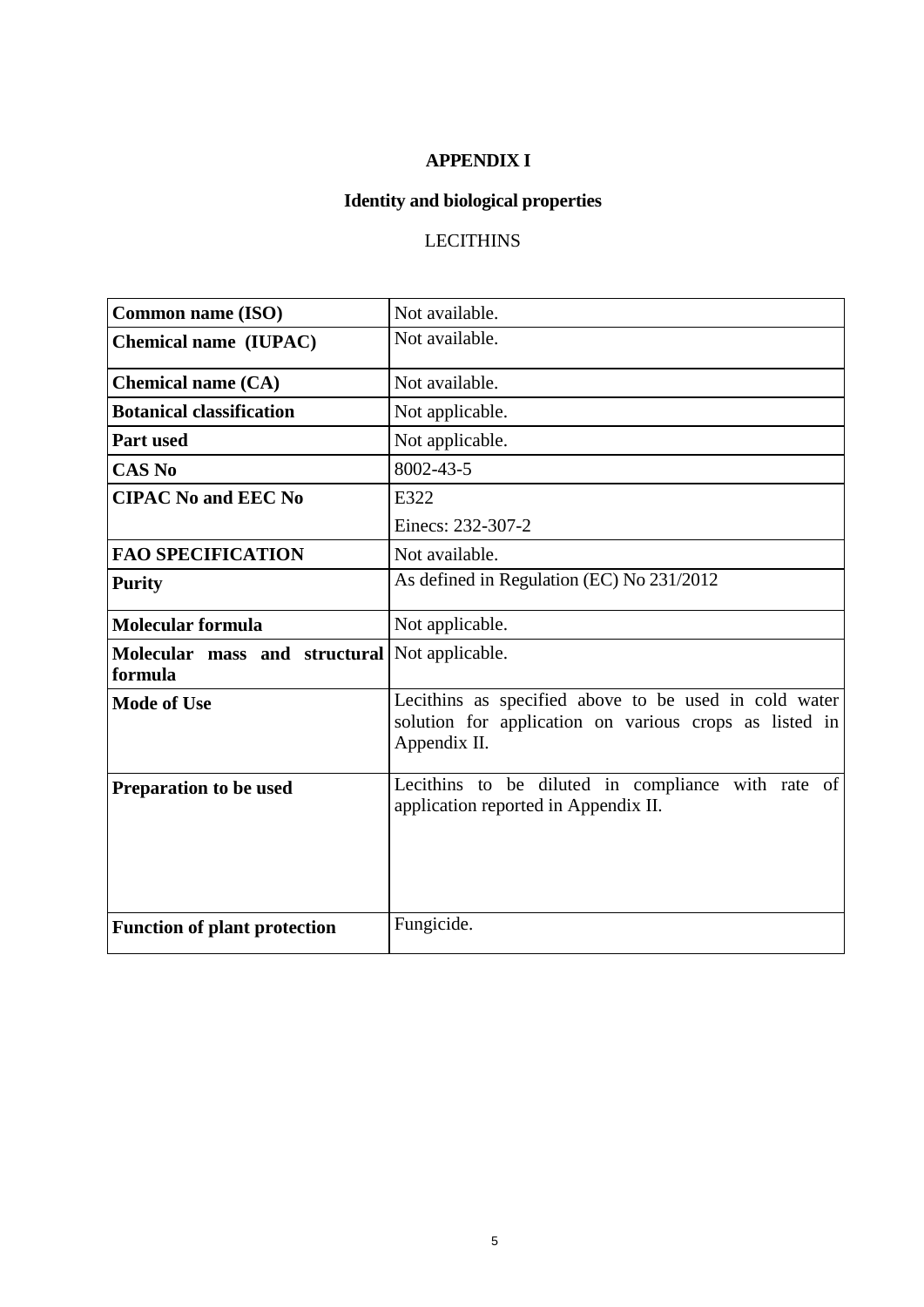|                                                                            | F<br>G<br>(b)    |                                                                                      | <b>Product</b>                      |                                          | <b>Application</b>        |                                                    |                                 |                                              | <b>Application rate</b><br>per treatment |                             |                                             | <b>Total</b><br>rate                         |                      |                         |  |  |  |  |  |  |  |  |  |  |  |  |  |  |  |  |  |   |                        |  |      |      |                         |   |  |
|----------------------------------------------------------------------------|------------------|--------------------------------------------------------------------------------------|-------------------------------------|------------------------------------------|---------------------------|----------------------------------------------------|---------------------------------|----------------------------------------------|------------------------------------------|-----------------------------|---------------------------------------------|----------------------------------------------|----------------------|-------------------------|--|--|--|--|--|--|--|--|--|--|--|--|--|--|--|--|--|---|------------------------|--|------|------|-------------------------|---|--|
| Crop<br>and/or<br>situation<br>(a)                                         |                  | <b>Target</b><br>(c)                                                                 | <b>Type</b><br>$(d-f)$              | Conc<br><b>of</b><br>a.i.<br>g/kg<br>(i) | Method<br>kind<br>$(f-h)$ | Growth<br>stage<br>and<br>season**<br>(j)          | Numb<br>er<br>min<br>max<br>(k) | Interval<br>between<br>applications<br>(min) | g<br>a.i./hl<br>min<br>max<br>(g/hl)     | Water<br>l/ha<br>min<br>max | g<br>a.i./ha<br>min<br>max<br>(g/ha)<br>(1) | kg<br>a.i.ha<br>min<br>max<br>(kg/ha)<br>(1) | PHI<br>(days)<br>(m) | <b>Remarks</b><br>$(*)$ |  |  |  |  |  |  |  |  |  |  |  |  |  |  |  |  |  |   |                        |  |      |      |                         |   |  |
| Fruit trees<br>Apple fruit<br>Malus pumila<br>Peach-tree<br>Prunus persica | $\mathsf F$      | Powdery mildews:<br>Podosphaera leucotricha<br>Peach leaf curl<br>Taphrina deformans | Emulsifiable<br>Concentrate<br>(EC) | 990<br>to<br>1030                        | Spray<br>application      | From<br>BBCH <sub>03</sub><br>to<br>BBCH 79        | 3<br>to<br>12                   |                                              | 75                                       | 500<br>to<br>1000           | 375<br>to<br>750                            | 1.125<br>to<br>9                             |                      |                         |  |  |  |  |  |  |  |  |  |  |  |  |  |  |  |  |  |   |                        |  |      |      |                         |   |  |
| Gooseberry<br>Ribes uva-crispa                                             |                  | Powdery mildews:<br>Microsphaera grossulariae                                        |                                     |                                          |                           | From<br>BBCH 10<br>to<br>BBCH 85                   | $\overline{c}$<br>to<br>4       | 5<br>days                                    | 200                                      |                             | 1000<br>to<br>2000                          | $\overline{2}$<br>to<br>8                    |                      |                         |  |  |  |  |  |  |  |  |  |  |  |  |  |  |  |  |  |   |                        |  |      |      |                         |   |  |
| Market vegetables<br>gardening like<br>Cucumber<br>Cucumis sativus         |                  | Powdery mildews:<br>Podosphaera xhantii                                              |                                     |                                          |                           |                                                    | 2<br>to<br>6                    |                                              |                                          |                             |                                             | 3<br>to<br>13.5                              |                      |                         |  |  |  |  |  |  |  |  |  |  |  |  |  |  |  |  |  |   |                        |  |      |      |                         |   |  |
| Lettuce<br>Lactuca sativa                                                  |                  | Erysiphe cichoracearum                                                               |                                     |                                          |                           |                                                    |                                 |                                              |                                          |                             |                                             |                                              |                      |                         |  |  |  |  |  |  |  |  |  |  |  |  |  |  |  |  |  | 2 | $\overline{7}$<br>days |  | 1000 | 1500 | $\sqrt{3}$<br>to<br>4.5 | 5 |  |
| Mash<br>Valerianella locusta                                               | $\mathsf F$<br>G | Erysiphe polyphaga                                                                   |                                     |                                          |                           | From<br>BBCH 10<br>to                              | 1                               |                                              | 150                                      | to<br>1500                  | to<br>2250                                  | 1.5<br>to<br>2.5                             |                      |                         |  |  |  |  |  |  |  |  |  |  |  |  |  |  |  |  |  |   |                        |  |      |      |                         |   |  |
| Tomato<br>Lycopersicum<br>esculentum                                       |                  | Tomato late blight<br>Phytophthora infestans                                         |                                     |                                          |                           |                                                    | BBCH 89                         | 2<br>to                                      | 7                                        |                             |                                             |                                              | 3<br>to              |                         |  |  |  |  |  |  |  |  |  |  |  |  |  |  |  |  |  |   |                        |  |      |      |                         |   |  |
| Endive<br>Cichorium endivia L.                                             |                  | Fungus<br>Alternaria cichorii                                                        |                                     |                                          |                           |                                                    | 6                               | days                                         |                                          |                             |                                             | 13.5                                         |                      |                         |  |  |  |  |  |  |  |  |  |  |  |  |  |  |  |  |  |   |                        |  |      |      |                         |   |  |
| Ornamentals,<br>especially roses                                           |                  | powdery mildew<br>and other fungal<br>diseases                                       |                                     |                                          |                           |                                                    |                                 | 3                                            | 5                                        |                             | 100                                         | 75                                           | 0.225                |                         |  |  |  |  |  |  |  |  |  |  |  |  |  |  |  |  |  |   |                        |  |      |      |                         |   |  |
| Grapevine<br>Vitis vinifera                                                | F                | Powdery mildews:<br>Plasmopara viticola,<br>Erysiphe necator                         |                                     |                                          |                           | From<br><b>BBCH 11</b><br>to<br>BBCH <sub>85</sub> | to<br>12                        | days                                         | 75                                       | to<br>300                   | to<br>225                                   | to<br>2.7                                    | 30                   |                         |  |  |  |  |  |  |  |  |  |  |  |  |  |  |  |  |  |   |                        |  |      |      |                         |   |  |

# **APPENDIX II List of uses supported by available data LECITHINS**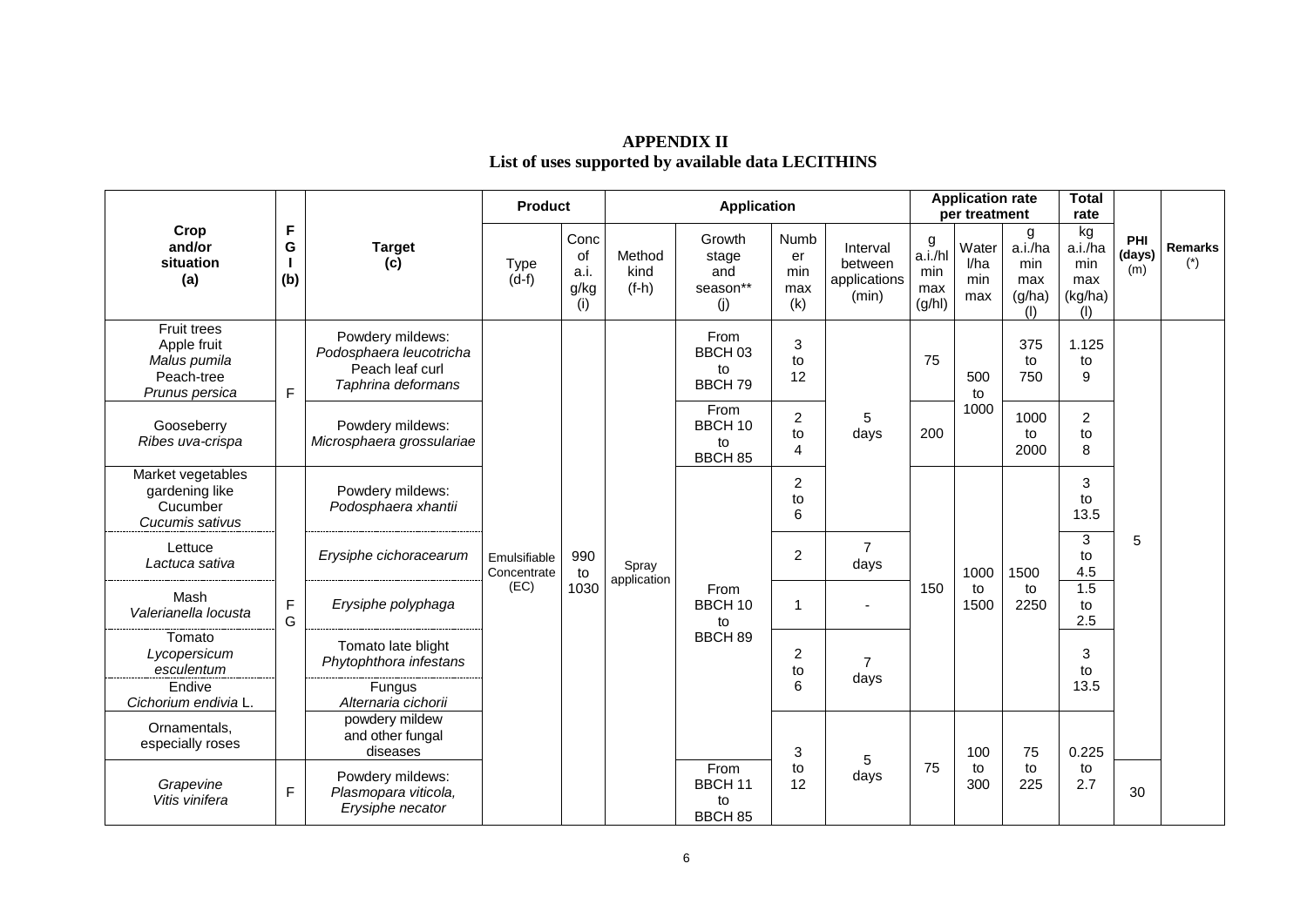|                   |               |                                    |              |      |             | Growth         |                           |      |     |     |      |         |      |  |
|-------------------|---------------|------------------------------------|--------------|------|-------------|----------------|---------------------------|------|-----|-----|------|---------|------|--|
|                   |               |                                    |              |      |             | restart till   |                           |      |     |     |      |         |      |  |
|                   |               |                                    |              |      |             | end of         |                           |      |     |     |      |         |      |  |
|                   |               |                                    |              |      |             | fructification |                           |      |     |     |      |         |      |  |
|                   |               |                                    |              |      |             | Early spring   |                           |      |     |     |      |         |      |  |
|                   |               |                                    |              |      |             | till end of    |                           |      |     |     |      |         |      |  |
| Strawberry        |               | Powdery Mildew                     |              |      |             | summer         |                           |      |     |     |      |         |      |  |
| Fragaria x        |               | And other fungal diseases,<br>i.e. | Emulsifiable | 990  |             | Stage          | $\ensuremath{\mathsf{3}}$ |      |     | 300 | 600  | 1.8     |      |  |
| ananassa          | $\mathsf F$   |                                    |              |      | Spray       | BBCH 10        |                           | 5    |     |     |      |         |      |  |
|                   | $\&$          | Podosphaera aphanis                | Concentrate  | to   | application | TO             | to                        | days | 200 | to  | to   | to      | none |  |
| Raspberry         | ${\mathsf G}$ | Red core:                          | (EC)         | 1030 |             | BBCH 89        | 12                        |      |     | 500 | 1000 | 9       |      |  |
|                   |               | Phytophthora fragariae             |              |      |             | (2nd crop,     |                           |      |     |     |      |         |      |  |
| Rubus idaeus      |               |                                    |              |      |             | other          |                           |      |     |     |      |         |      |  |
|                   |               |                                    |              |      |             | strawberries   |                           |      |     |     |      |         |      |  |
|                   |               |                                    |              |      |             | have           |                           |      |     |     |      |         |      |  |
|                   |               |                                    |              |      |             | reached their  |                           |      |     |     |      |         |      |  |
|                   |               |                                    |              |      |             |                |                           |      |     |     |      |         |      |  |
|                   |               |                                    |              |      |             | specific       |                           |      |     |     |      |         |      |  |
|                   |               |                                    |              |      |             | color)         |                           |      |     |     |      |         |      |  |
| Potato            | F             |                                    | Emulsifiable | 990  | Spray       | Stage          | $\overline{3}$            | 5    |     | 100 | 200  | $0.6\,$ |      |  |
| Solanum tuberosum | $\&$          | Late blight :                      | Concentrate  | to   | application | BBCH 10        | to                        | days | 200 | to  | to   | to      | none |  |
|                   | G             | Phytophthora infestans             | (EC)         | 1030 |             | until BBCH 90  | 12                        |      |     | 400 | 800  | 9.6     |      |  |
|                   |               |                                    |              |      |             |                |                           |      |     |     |      |         |      |  |